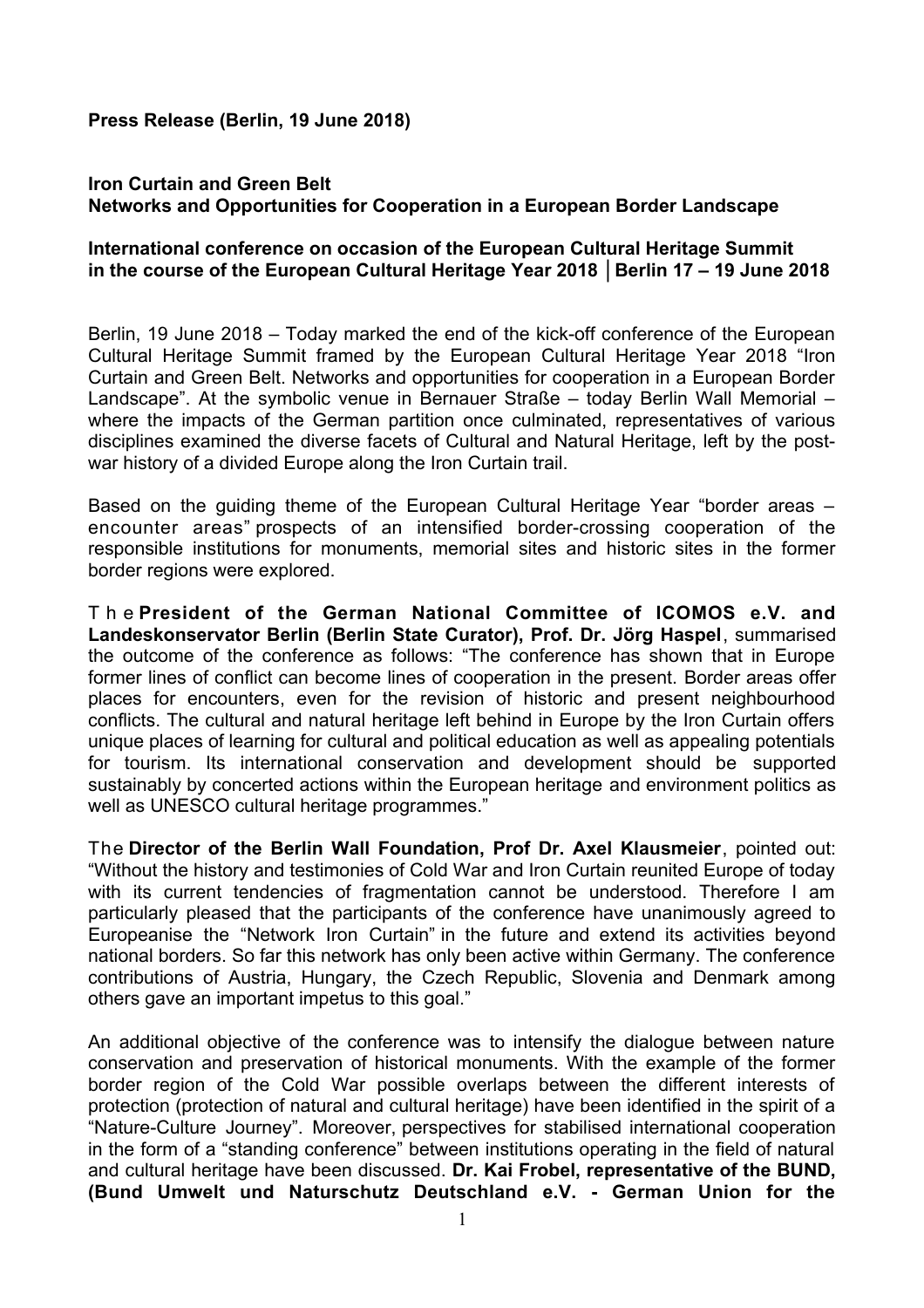**Environment and Nature Conservation)** underlined "the importance of the National Natural Monument as an instrument to safeguard values in nature conservation and cultural heritage. Hence the BUND firmly supports the efforts made by the federal states Thuringia and Saxony-Anhalt to register their parts of the Green Belt as National Natural Monument."

**The representatives of the Federal Agency of Nature Conservation (Bundesamt für Naturschutz - BfN)** clearly stated, that the Initiative Green Belt, which has already been started in 1998, not only aims for the preservation of the former border strip within Germany as the longest national biotope network axis as a matter of nature conservation: "The former German border strip has become an indispensable retreat for many rare and endangered species and therefore must be preserved by all means. But apart from its preservation as natural heritage the purpose must be the long-term conservation of the Green Belt as a cultural heritage as well as the stimulation of sustainable economic development in the Green Belt region, such as tourism and recreation. By now this triad of objectives has been transferred on the entire European Iron Curtain in the context of the European Green Belt Initiative."

The chances of the Green Belt being nominated for the UNESCO World Heritage List have been discussed based on the available "Feasibility Study World Heritage Green Belt" which were supported by the BfN with funds from the Federal Environment Ministry. Numerous monuments, relicts, sites, traces and testimonies of the Iron Curtain and the Cold War are found embedded in the "Green Belt Europe", partially registered as landmarks, partially valued as cultural heritage or worthy of preservation as elements of the Cold War cultural landscape. Thus the corridor of the Green Belt connects recent natural heritage with the cultural heritage of contemporary history of Europe in a unique manner. The conference participants recommended to further explore the potentials of a cross-border World Heritage nomination as mixed cultural and natural property.

## **The Iron Curtain Network**

Twelve Federal German sites, museums and memorial sites along the historic Iron Curtain, which exemplarily embody aspects of the former confrontation of systems in Germany and the history of a divided Europe, have been awarded with the European Heritage Label (EHL) in 2011. These institutions and locations spread over eight federal states have merged into the Network Iron Curtain. Since 2012 joint education programmes have been carried out regularly in order to convey the former threat and its overcoming to future generations.

More details: [www.netzwerk-eiserner-vorhang.de](http://www.netzwerk-eiserner-vorhang.de/)

## **The Initiative Green Belt**

In Germany "The Green Belt" has been initiated in 1989 already, as a project for preservation and development of a German-German landscape of memory symbolising the overcoming of Cold War and habitat along the Iron Curtain, crossing inner German borders. The project has been started by the BUND e.V., wo has ever since been advocating the preservation and development of the Green Belt. In 2002 the BUND has also stimulated the idea of a European Green Belt. In 2003 existing initiatives throughout Europe merged into the "Green Belt Initiative Europe". Today the initiative consists of roughly 150 governmental and non-governmental organisations, universities, spatial development planners and other participants from 24 countries.

More details: [www.bund.net/gruenes-band](http://www.bund.net/gruenes-band) and [www.europeangreenbelt.org](http://www.europeangreenbelt.org/)